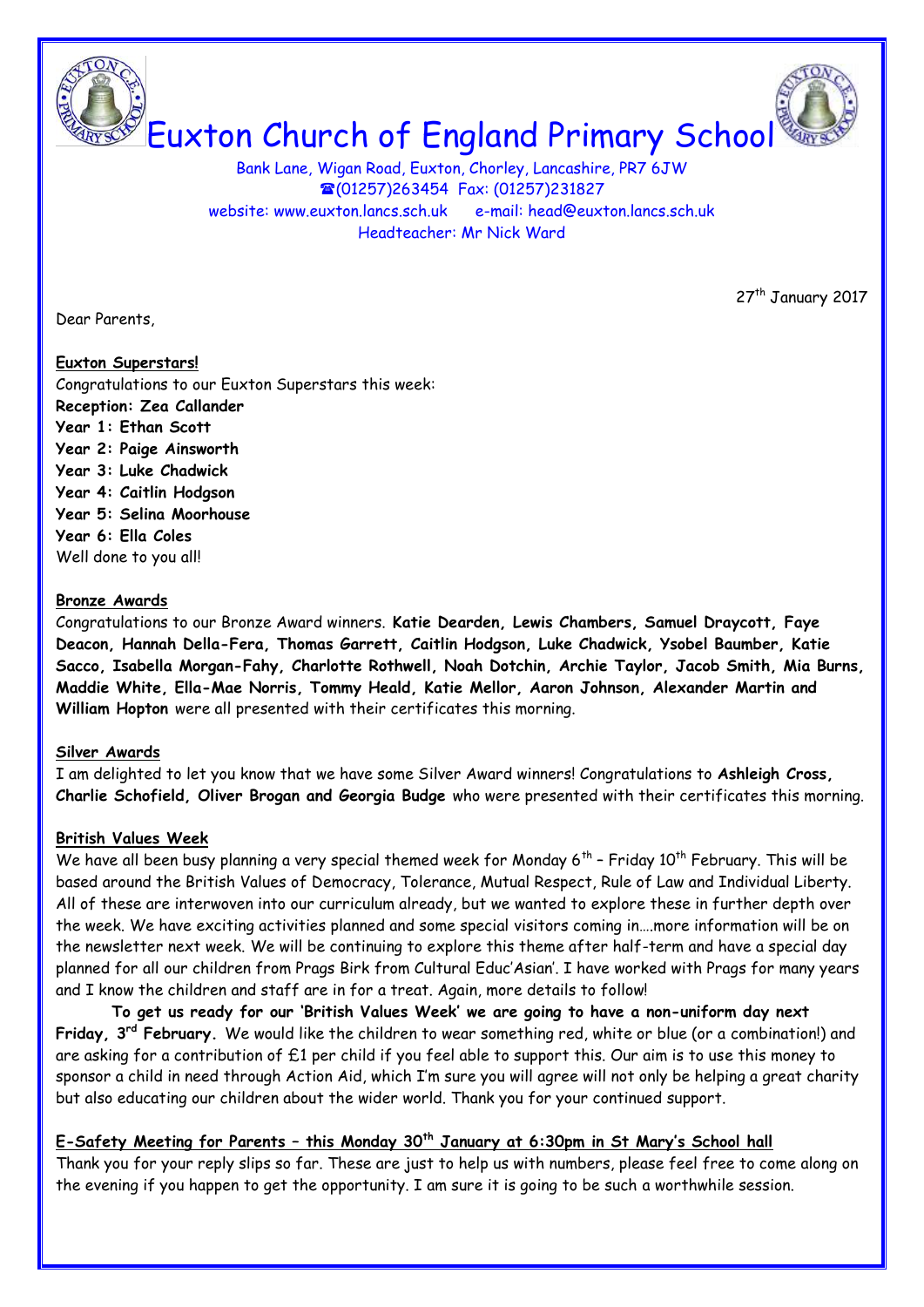## **SportsHall Athletics Success!**

Congratulations to BOTH our teams for such a successful day at the SportsHall Athletics Finals last Friday at Clayton Green Sports Centre. Not only did they display impeccable behaviour and the highest standards of sportsmanship, they were victorious too! Our Y3/4 team came 4<sup>th</sup> out of all the schools in the Chorley district and our Y5/6 team came 2<sup>nd</sup>. That is an amazing achievement - well done to all involved. Thank you to Mrs Millar and Miss James for all their hard work with the children and for the support from our parents in providing transport and cheers!

## **New Website [www.euxtonceprimary.co.uk](http://www.euxtonceprimary.co.uk/)**

Thank you for such positive feedback. I'm sure it is going to be a great way of communicating and giving you all a further insight into our school life. We aim to be constantly updating with news, blogs, photo's etc. – keep having a look!

## **PTFA**

We had a lovely meeting on Wednesday evening. It is great to have lots of you involved and offering suggestions, even if you aren't able to come along when we do meet. With that in mind, each year group now has at least one 'PTFA Representative', someone you can have a chat with if you would like to know more, have ideas or want to offer feedback:

## **Reception: Shona Ingram and Beckie Bodgers**

- **Year 1 – Jennifer Bullock**
- **Year 2 – Alison Tattersall**
- **Year 3 – Becky Edge and Claire Ainscough**
- **Year 4 – Gill Dearden and Liz Bottoms**
- **Year 5 – Janine Dean**
- **Year 6 – Debbie Leigh**

We are all planning lots of lovely fundraising and social occasions at the moment and hope you can join us!

## **Cash for Grass**

Thank you so much for your generosity so far, it really is very much appreciated. Please continue to support this appeal if you can.

#### **PTFA Lucky numbers**

This month's £20 winner is Mrs A Tattersall. Congratulations!

#### **Discos – advanced notice**

Discos, with DJ Danny, have been organised for **THURSDAY 9th February**.

**6:00 – 7:00pm** Infants (Reception, Year 1 and Year 2) **7:15 – 8:15pm** Juniors (Years 3-6)

The cost is £3 and includes free juice. Please pay on the door. All welcome and remember parents, you don't need to stay!

## **Blackburn Rovers Assembly**

Blackburn Rovers will be in on Monday morning leading an assembly. This is to give our children a taster of an exciting multi-skills club they will be offering all our children from Y1-6. The club, which is very reasonably priced, will be on a Monday after school and run for ten weeks. More information will be included on a letter which will be sent home next week.

#### **Y5 Trip**

Year 5 will be going to St Michael's High School on Tuesday morning to see their production of 'Children of Eden'. It was lovely to be invited and I'm sure the children will have a great time.